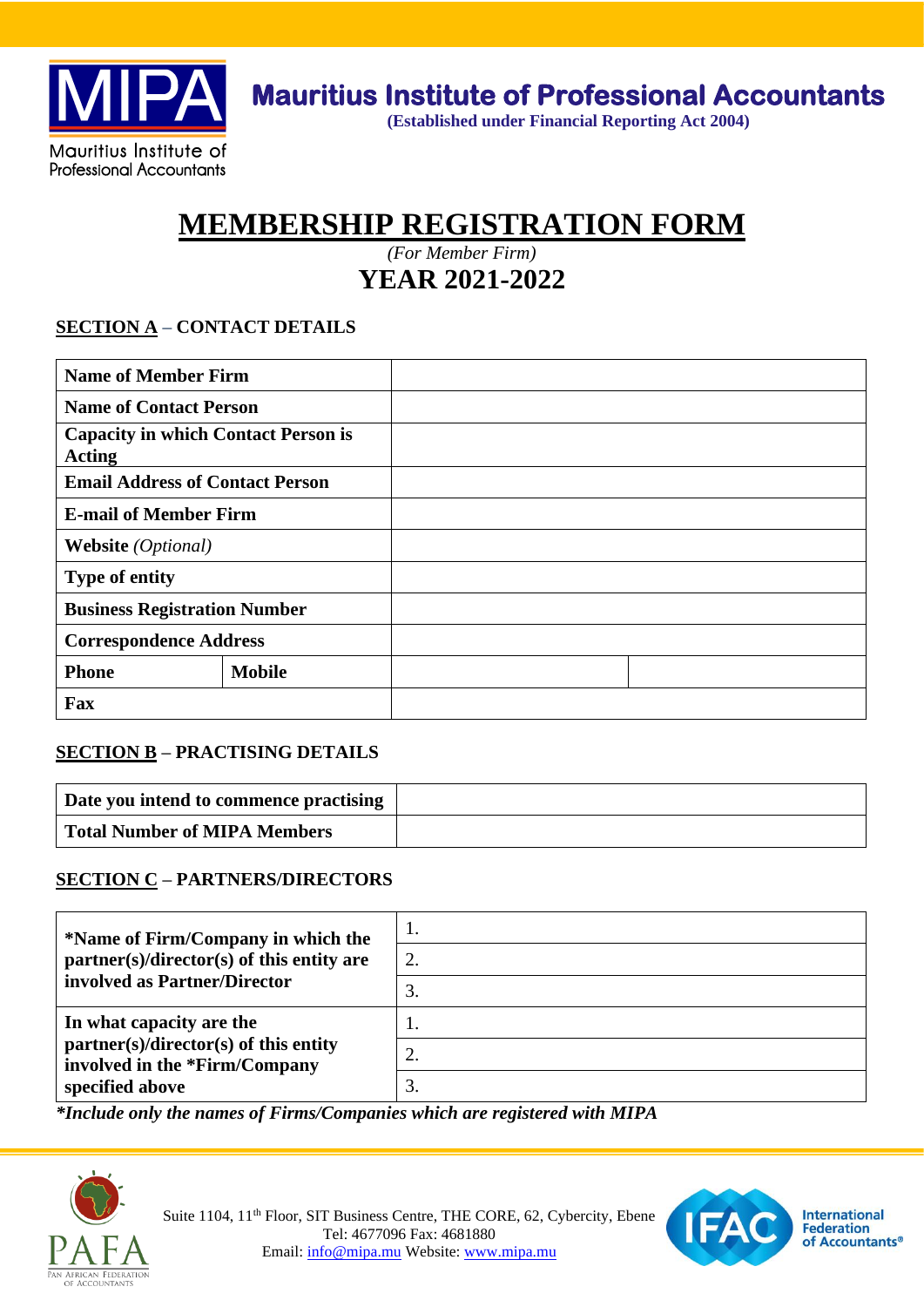

### **Mauritius Institute of Professional Accountants**

**(Established under Financial Reporting Act 2004)**

**Professional Accountants** 

**SECTION C – LIST OF PARTNERS / DIRECTORS**

| <b>Name</b> | NIC No. | <b>Title / Position at</b><br>Work | <b>MIPA Registration</b><br>No. |
|-------------|---------|------------------------------------|---------------------------------|
|             |         |                                    | <b>MRN</b>                      |
|             |         |                                    | <b>MRN</b>                      |
|             |         |                                    | <b>MRN</b>                      |
|             |         |                                    | <b>MRN</b>                      |
|             |         |                                    | <b>MRN</b>                      |
|             |         |                                    | <b>MRN</b>                      |

#### **SECTION D – LIST OF MIPA MEMBERS** *(other than partners/directors)*

| <b>Name</b> | NIC No. | <b>Title / Position at</b> | <b>MIPA Registration</b>     |  |
|-------------|---------|----------------------------|------------------------------|--|
|             |         | No.<br>Work                |                              |  |
|             |         |                            | <b>MRN</b><br>$\prime$       |  |
|             |         |                            | <b>MRN</b><br>$\prime$       |  |
|             |         |                            | <b>MRN</b><br>$\prime$       |  |
|             |         |                            | <b>MRN</b><br>$\overline{I}$ |  |
|             |         |                            | <b>MRN</b><br>$\prime$       |  |
|             |         |                            | <b>MRN</b><br>$\prime$       |  |
|             |         |                            | <b>MRN</b><br>$\prime$       |  |
|             |         |                            | <b>MRN</b><br>$\prime$       |  |
|             |         |                            | <b>MRN</b><br>$\overline{I}$ |  |
|             |         |                            | <b>MRN</b><br>$\prime$       |  |





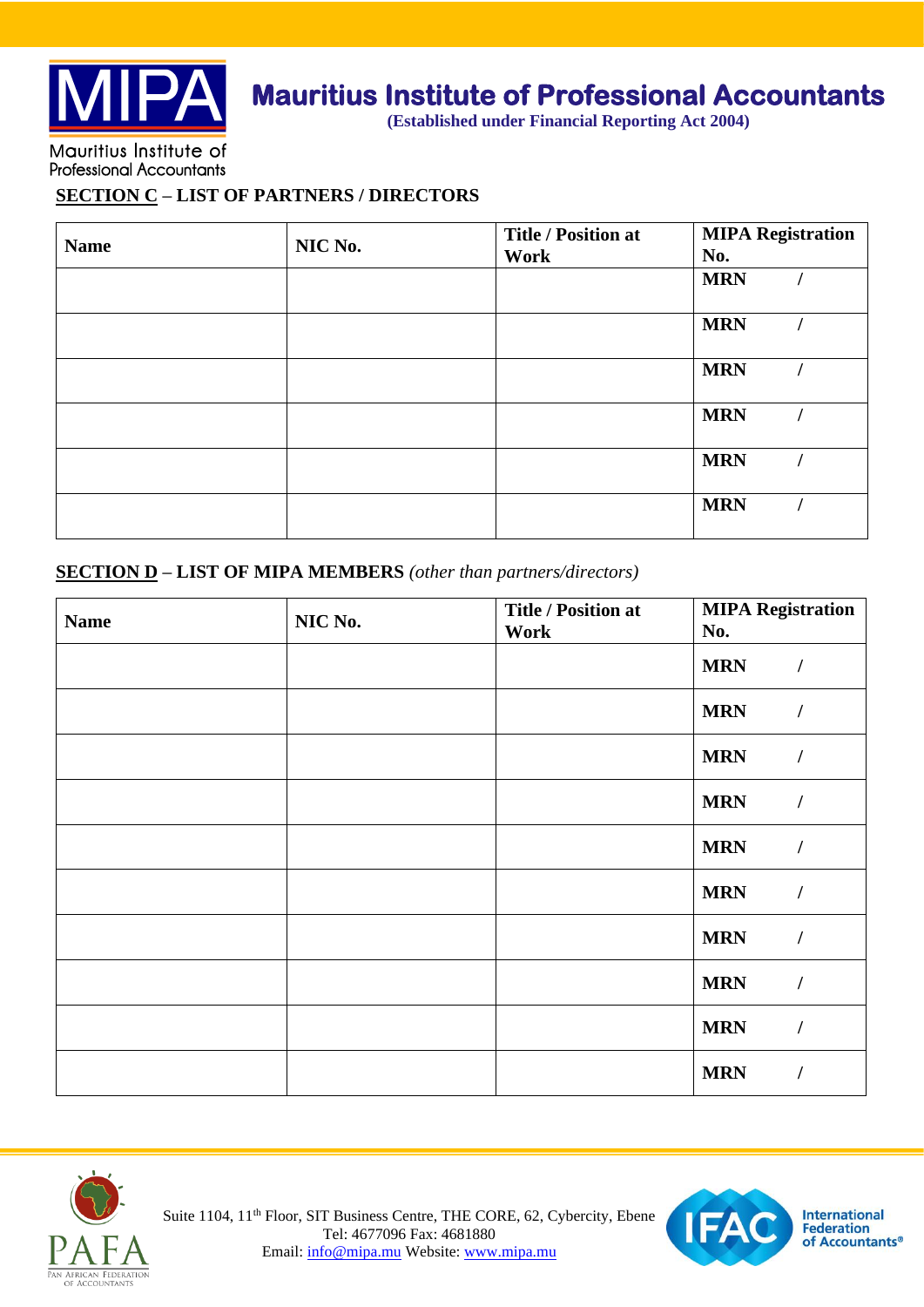

## **Mauritius Institute of Professional Accountants**

**(Established under Financial Reporting Act 2004)**

Mauritius Institute of **Professional Accountants** 

#### **SECTION E – PROFESSIONAL INDEMNITY INSURANCE**

| <b>Insurance Company</b> |  |
|--------------------------|--|
| <b>Policy Number</b>     |  |
| Valid up to              |  |
| <b>Amount Insured</b>    |  |

#### **SECTION F – PRACTICE DETAILS**

Please indicate your organisation's main specialism with a tick  $(\checkmark)$  in the column below.

|                | <b>Management Accounting</b>     | 11 | Planning & Strategy                |
|----------------|----------------------------------|----|------------------------------------|
| $\overline{2}$ | <b>Financial Management</b>      | 12 | <b>Training or Human Resources</b> |
|                | Taxation                         | 13 | <b>Practice Management</b>         |
| 4              | <b>Internal Audit</b>            | 14 | <b>Global Business</b>             |
| 5              | <b>Statutory Audit</b>           | 15 | Administration                     |
| 6              | Corporate Accounting & Reporting | 16 | <b>Company Secretarial</b>         |
|                | <b>Management Consultancy</b>    | 17 | Pensions                           |
| 8              | <b>Investment Advice</b>         | 18 | Marketing                          |
| 9              | Insolvency and/ or Recovery      | 19 | <b>Information Technology</b>      |
| 10             | Treasury                         | 20 | Other ( <i>Please specify</i> )    |

#### **SECTION G – AML/CFT ACTIVITIES**

Please indicate if you/your client prepare or carry out transactions concerning the following activities with a tick  $(\checkmark)$  in the column below.

|              | List of Activities as Per Recommendation 22 of the Financial Action Task Force                          | Yes | N <sub>0</sub> |
|--------------|---------------------------------------------------------------------------------------------------------|-----|----------------|
| a)           | Buying and selling of real estate                                                                       |     |                |
| b)           | Managing of client money, securities, or other assets                                                   |     |                |
| C)           | Management of bank, savings, or securities accounts                                                     |     |                |
|              | Organisation of contributions for the creation, operation or management of legal persons                |     |                |
| d)           | such as a company, a foundation, a limited liability partnership or such other entity as                |     |                |
|              | may be prescribed                                                                                       |     |                |
| e)           | Creating, operating or management of legal persons or arrangements, and buying and                      |     |                |
|              | selling of business entities                                                                            |     |                |
|              | Creating, operating or management of legal persons such as a company, a foundation, an                  |     |                |
| f)           | association, a limited liability partnership or such other entity as may be prescribed, or              |     |                |
|              | legal arrangements, and buying and selling of business entities                                         |     |                |
|              | another person to incorporate, register or set up, as the case may be, a company, a                     |     |                |
| g)           | foundation, a limited liability partnership or such other entity as may be prescribed                   |     |                |
|              | providing a registered office, a business address or an accommodation, a correspondence                 |     |                |
| h)           | or an administrative address for a legal person such as a company, a foundation, a limited              |     |                |
|              | liability partnership or such other entity as may be prescribed; or                                     |     |                |
| $\mathbf{i}$ | acting, or causing for another person to act, as a nominee shareholder for another person.              |     |                |
|              | Note: Failure to provide accurate and true information to this section is a breach of section 19J(4) of |     |                |

*FIAMLA.*



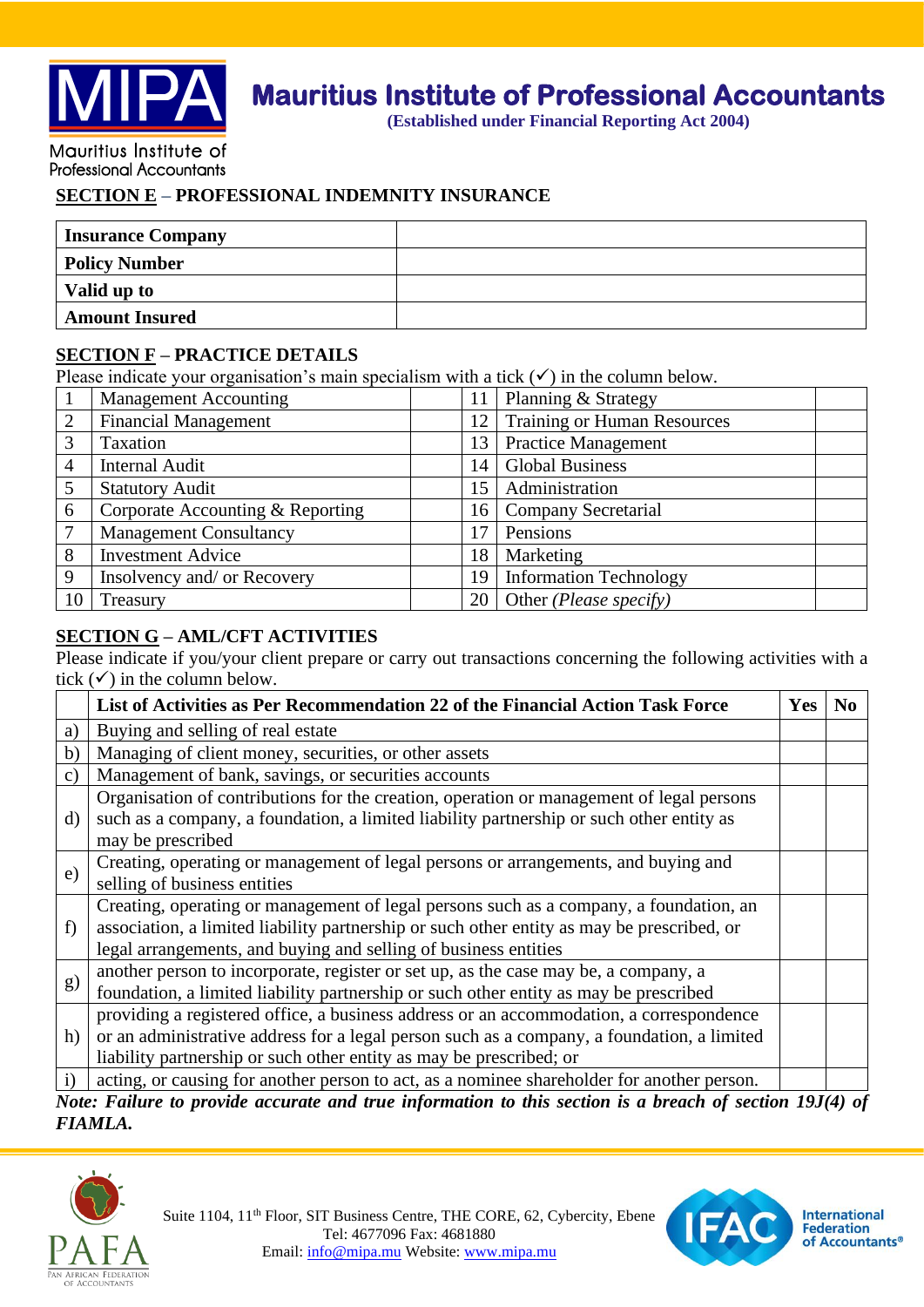

### **Mauritius Institute of Professional Accountants**

**(Established under Financial Reporting Act 2004)**

#### Mauritius Institute of **Professional Accountants**

#### **SECTION H – BUSINESS SECTOR**

Please tick  $(\checkmark)$  boxes below to indicate the nature of your company's business.

| $\mathbf{1}$   | Agriculture, Forestry, Fisheries                                                      |  |
|----------------|---------------------------------------------------------------------------------------|--|
| $\overline{2}$ | Building, Construction, Civil Engineering                                             |  |
| 3              | <b>Business Services / Consultancy</b>                                                |  |
| $\overline{4}$ | Catering, Hotels, Tourism                                                             |  |
| 5              | Distribution – Retail and/ or Wholesale                                               |  |
| 6              | Financial Services / Property – Banking, Insurance, Investment Management Companies,  |  |
|                | Security Dealing, Property and Real Estate                                            |  |
| 7              | Food, Drink and Tobacco                                                               |  |
| 8              | Government, Public Sector, Regulatory Bodies etc.                                     |  |
| 9              | Industry - Tools, Chemicals / Plastics, Textiles, Pharmaceuticals, Domestic Products, |  |
|                | Electrical Goods, Electronics, Furniture/Wood Products, Printing, Packaging           |  |
| 10             | Media – Arts, Entertainment, Publishing, etc.                                         |  |
| 11             | Utilities – Power, Electricity, Gas, Water Supply                                     |  |
| 12             | Social Services, Health and Education                                                 |  |
| 13             | <b>Transport Storage, Shipping, Telecommunications</b>                                |  |
| 14             | Other ( <i>Please specify</i> )                                                       |  |

#### **SECTION I – DECLARATION**

On behalf of the Member Firm, I hereby declare that:

- 1. At least half of the partners of the firm are registered with MIPA.
- 2. The firm and the partners individually undertake that they shall be bound by the disciplinary provisions of the rules of MIPA.
- 3. The firm and the partners individually undertake that they will observe and comply with the Financial Reporting Act and other laws, rules and regulations, policies, and guidelines issued by MIPA and have read the IFAC Code of Ethics issued by the IESBA and adhere to the same.
- 4. I confirm that to the best of our knowledge, no partner or MIPA Member from the firm has been convicted or been found guilty for any criminal offence in any country.
- 5. The firm holds an up to date Professional Indemnity Insurance or holds such other financial guarantee the MIPA may determine.
- 6. If there is a change in the firm's particulars, I undertake to inform MIPA within 30 days of this change.
- 7. The firm has made arrangements for the continuity of its practice in the event of incapacity.







**International Federation** of Accountants®